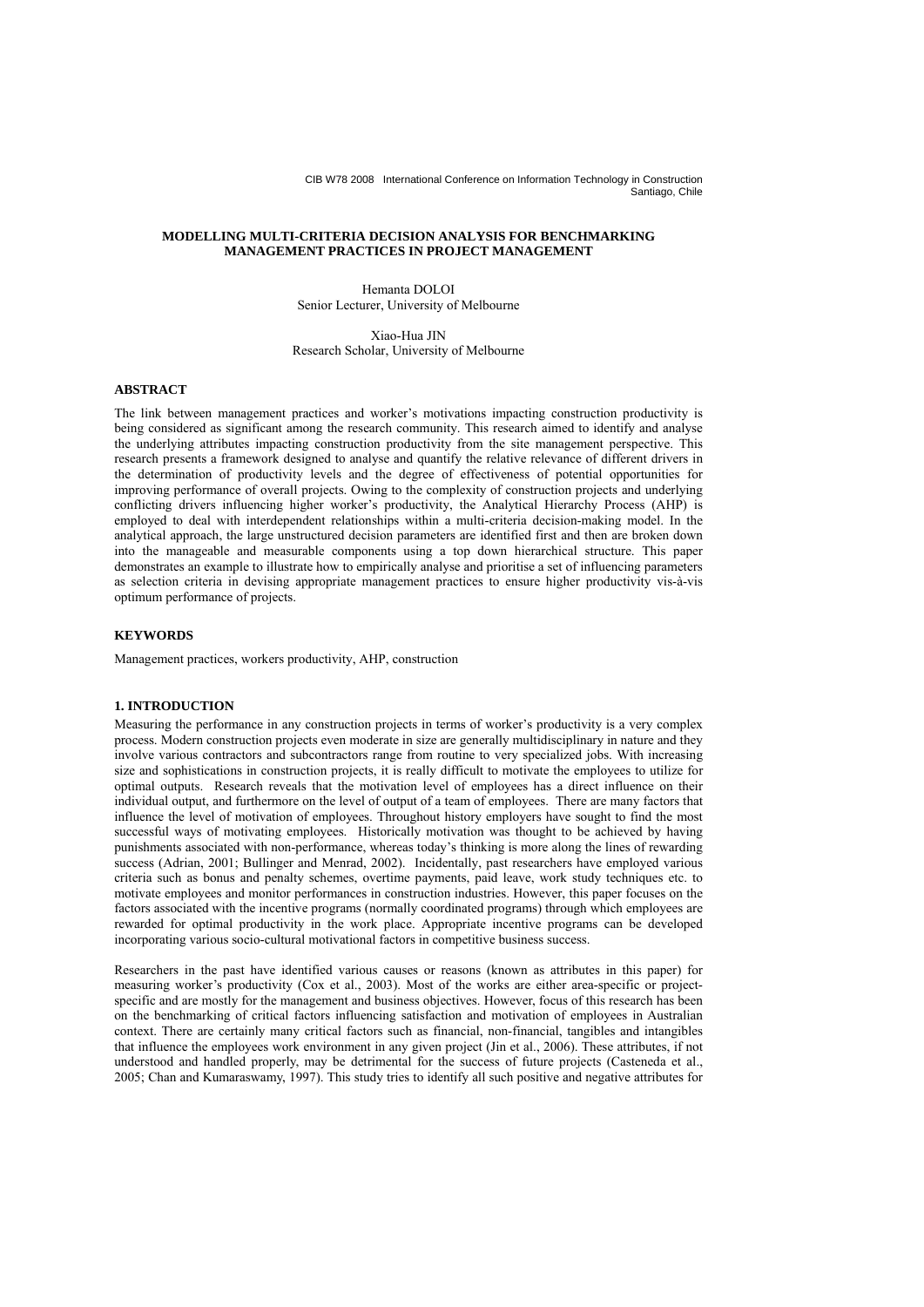construction projects in a developed country like Australia.

## **2. RESEARCH OBJECTIVES**

Two major challenges have been identified in this research. Firstly, understanding and benchmarking the factors associated with the workers productivity impacting project performance and secondly, multi criteria decision analysis in devising appropriate management decisions for optimum project performance. The overall objectives of this study are as follows:

- - To identify the relative importance of positive and negative attributes influencing the productivity in construction projects as perceived by the construction professionals;
	- To benchmark a framework incorporating the critical attributes in devising appropriate incentive and motivational schemes in achieving higher productivity in construction industry;
	- To examine and devise the optimal solution facilitating appropriate management decisions.

The study focuses mainly on the construction stage of projects and it required a huge amount of documented data on completed projects. Due to non-availability of documented data on locally completed projects for this study, a questionnaire survey approach is considered to establish the impact of various attributes on productivity of projects. This research includes the survey of over 100 individual employees within various construction industries with regards to their attitude towards the implementation of incentive programs. Results indicated that 78% believed that the prospect of rewards would positively their work productivity. The research found a strong synergy between factors affecting worker's output and coordinated incentive programs which could have a significant impact on overall business outcomes. In the first part of the research, the results were analysed using a statistical factor analysis. The process identified the most influencing factors associated with worker productivity and determined the relative importance and impacts of the same on increased worker's output within the construction industry. In the second part of the research, theoretical work has been done to extend Analytical Hierarchy Process (AHP) for decision makers expressing approximate preferences based on relative importance of two factors at a time. The ultimate aim of this research to develop an automated decision support system (DSS) forecasting the best possible configuration of remuneration schemes incorporating project specific variables. The output of this research will significantly influence the management approached in senior management levels that contributes in project success (Doloi et al., 2004; Hanna et al., 2005).

### **3. FRAMEWORK AND METHODOLOGY**

Figure 1 shows 7 wide spectrums of motivational drivers influencing project's success. These broad drivers have been identified based on the review of the current best practices as well as the ongoing industry practices (Harada, 2004). In order to derive the project's performance outputs, motivational drivers must be understood in terms of their underlying dependencies and integrate them accordingly for holistic decision making process.

Selecting the most appropriate alternative from a set of alternatives and eliciting the consistent subjective judgment from the decision makers in the selection process require a holistic analysis (Hargreaves, 1994). In general, this selection process is more effectively performed with the aid of computerized decision support systems. Some of the past researchers have adopted questionnaire survey approach for data collection in measuring project success and failure attributes and employed mathematical tools such as Analytical Hierarchy Process (AHP) (Saaty, 1980), Artificial Neural Networks (ANN) (Doloi et al., 2004; Lootsma and Schuijt, 1997) and statistical techniques such as factor analysis and multivariate regression etc. (Iyre and Jha, 2005) for analysis and drawing conclusions.

Leading from the existing knowledge in data collection and analysis methodologies in the field, this study focuses on the current practices and experiences through the personal interviews with construction professionals in Australia. Total of 25 project attributes were identified in relation to workers status and working environments. Though the list of this 25 attributes may not be called exhaustive due to the vast magnitude and fragmented nature of construction industry and construction environments, the list covered attributes pertaining to a large variety of construction projects. In order to understand the impact and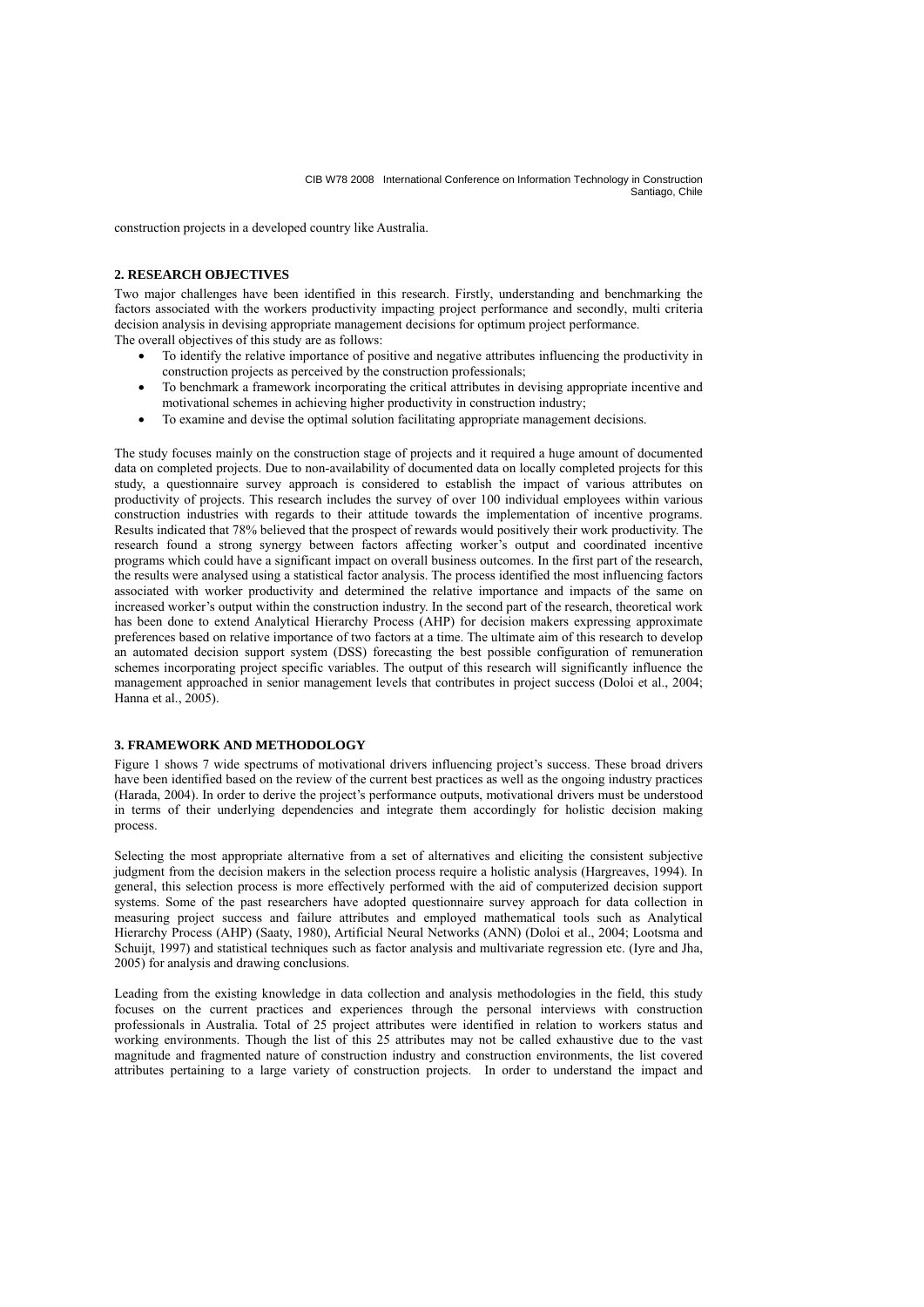contributions of these attributes in project productivity, two different methods have been employed, multicriteria decision making approach based in Analytical Hierarchy Process (AHP) (Saaty, 1980) and the statistical approach based on multivariate regression and factor analysis using Statistical Package for Social Sciences (SPSS) software package. For the sake of brevity, this paper discusses only the AHP approach and focus of the remainder of the paper will be on the analysis of data and the overall findings.



Figure 1: Motivational Drivers and their impacts

### **4. APPROACH ADOPTED**

In order to benchmark the impacts of influencing parameters for decision analysis, an extensive fieldwork were undertaken as part of a two honour theses under the authors' supervision (Johnson and Sims, 2004). There were three staged approaches for the analysis of the raw data collected in the field. The first is the descriptive approach with direct interpretation of the survey results, the second is the factor analysis and the third is multi-criteria analysis as mentioned above. For the sake of brevity, this paper discusses only the multicriteria analysis in following sections.

# **5. MULTI-CRITERIA ANALYSIS**

As mentioned earlier, the Analytical Hierarchy Process (AHP) has been utilized for multi criteria analysis. The AHP is a powerful technique to deal with complex decisions where interdependence exists in a decision model (Cheng and Li, 2005). The AHP incorporates both quantitative and qualitative criteria influencing decisions in a hierarchical approach. This involves breaking the decision problem down into a hierarchy of interrelated decision elements (Figure 2). At the top of the tree is a statement of the most general objective of the decision problem, e.g. find the optimal solution. Then the criteria of the decision are set out below the structure. At the next level in the tree these criteria can be broken down into more detail, and so on. Simply the AHP structures a decision into a hierarchy of factors and determines the relative importance of criteria and sub-criteria against feasible technical solutions in pair-wise comparison. In essence, the hierarchical levels comprehend the objective of the decision, the criteria and the alternatives. Detail of the AHP application has been discussed in following section.

### **6. MCDM ANALYSIS**

The first step in the AHP analysis was the creation criteria and sub-criterion that influence decisions on a number of technical solutions. In this research, a two layered hierarchy was formulated comprising criteria at the top level and sub-criteria at the lower level as shown in Figure 2. Total of three criteria, *Commitment*,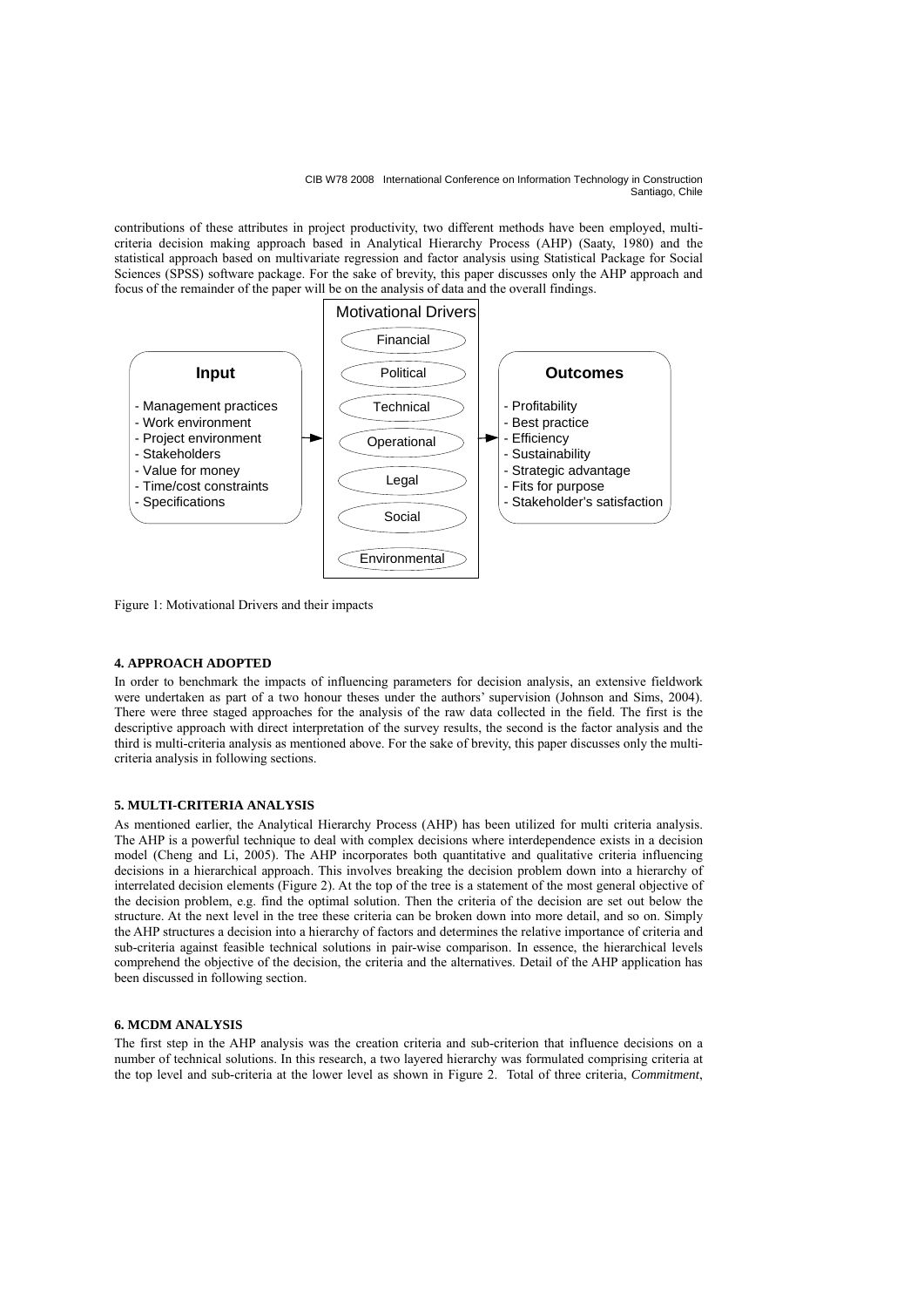*Motivation* and *Skill*, have been identified at the top level hierarchy in AHP calculation These criteria was decided upon in reference to the optimum solution and in conjunction with interviews conducted with senior management personnel within the construction industry. A questionnaire was developed and 30 senior management personnel from eight big organisations in Australia were interviewed and quizzed on the optimum solution, "*to increase the output and work productivity of employees in the construction industry*". The interview was aimed at establishing key employee traits that contribute heavily to the optimum solution. Three traits were consistently iterated from the interviews, Commitment, Motivation and Skill. Secondly, the senior management was required to compare these three traits against one another in reference to the optimum solution. Example of the calculation of priority matrices for criteria against a single technical solution is shown in Figure 3. The rest of the calculations and results have not been shown for brevity. The results were then transformed into a three criteria matrix in order to establish a priority matrix using AHP calculations (Saaty, 1980).

# **7. AHP DECISION HIERARCHY**

Figure 2 represents the hierarchical links between alternatives and criteria used in AHP to find the optimum solution. The optimum solution is at the top of the decision tree followed by a series of criteria that affect the outcome of the solution, through the use of technical solutions. The various solutions and their relationship between criteria is the process by which the AHP matrices are determined, and the technical solution, which fits the optimum solution, is chosen (Saaty, 1980).



Figure 2: Hierarchical links between alternatives and criteria

The AHP tree diagram for this particular study also includes sub criteria. These sub criteria formed the basis for the questions that formed the aforementioned survey. It is interesting to note that there is not always a relationship between the sub criteria, criteria and the technical solution, in this case the sub criteria are said to be independent of a particular criterion (Harada, 2004). Total of 13 sub-criteria out of 25 project attributes have been identified to use in the AHP analysis. These sub criteria form the second level of decision hierarchy are abbreviated as shown in Figure 3. Details of these sub criteria are discussed below.

- *SC 1: Training*: The level of training directly influences the level of output of an individual and it is therefore a relevant sub criteria. Training influences the level of skill that the employee possesses, however it can also be perceived as negative due to the fact that corporations that are known as "*trainers*" are often used for this purpose and then employees often move on to new firms.
- *SC 2: Number of Labour Hours*: The number of hours that an employee works may or may not increase their level of output. Combined with other sub criteria such as improved work environments however the number of labour hours worked will increase output.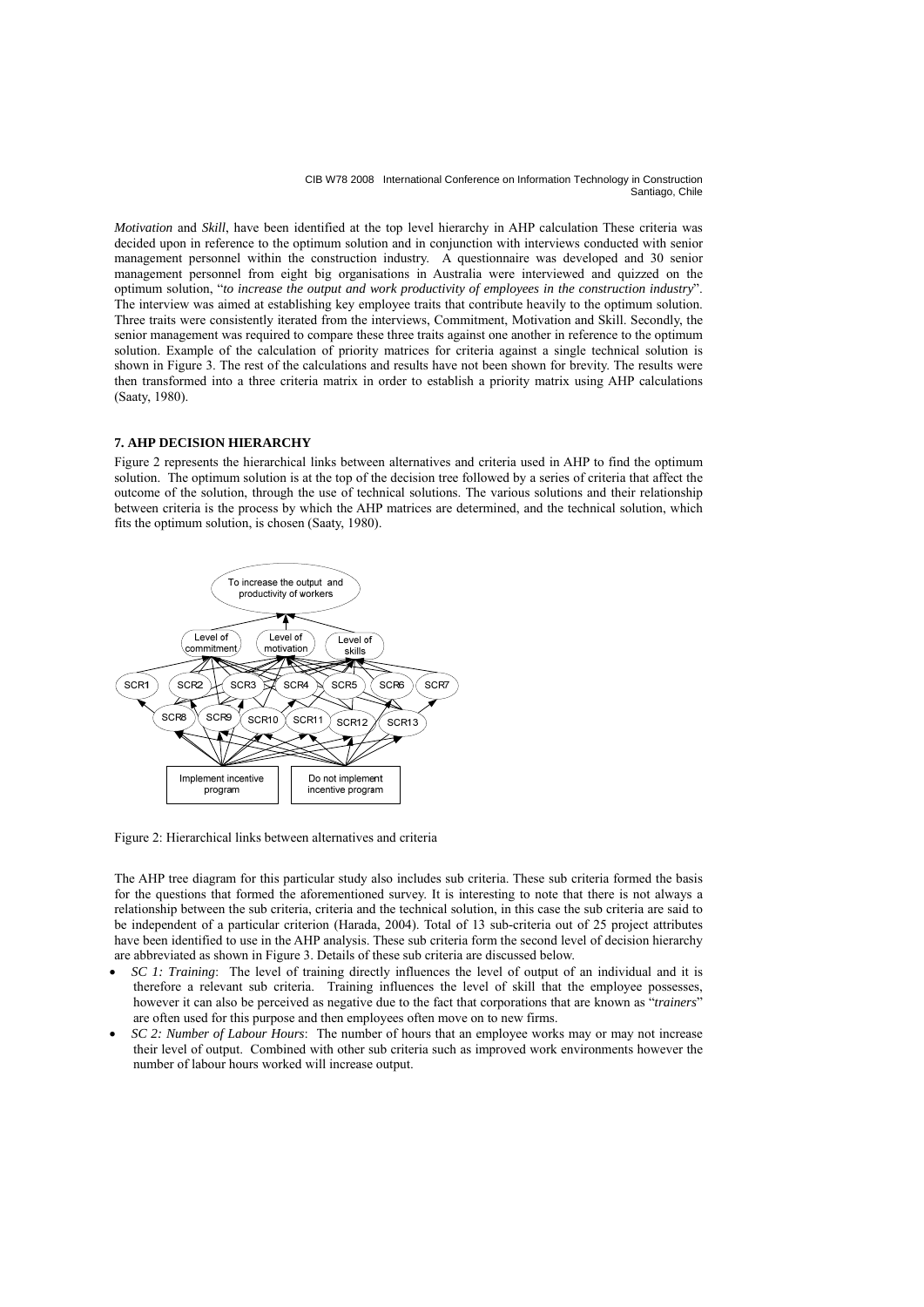- *SC 3: Level of Experience*: Level of experience is fairly self explanatory as to why and how it affects the level of output of an individual.
- *SC 4: Work Environment*: Of those participants that responded to survey number 1, the greatest percentage of respondents reported that work place environment was the number 1 factor that influenced their motivation at work, and therefore it must be included as a factor effecting level of output.
- *SC 5: Rewards*: Rewards here refers to the giving by the employer of an object or cash to an individual employee in thanks for work completed. It is important that this factor be included as it relates directly to the idea of incentive programs. Rewards are the most basic form of incentive programs.
- *SC 6: Superannuation*: An individual level of commitment to an organisation can be affected by their level and payment of superannuation. Superannuation in its basic form is not a key factor influencing the level of output due to the fact that the majority of employees in Australia take it for granted, however bonus superannuation payments do often for part of incentive programs and therefore it has been included within the analysis.
- *SC 7: Level of Salary*: The salary level of an individual, or rather the change in salary through successive pay reviews is an influence on the level of a worker output, even if literature suggests that it is of diminishing importance as a motivation tool.
- *SC 8: Challenging nature of Occupation*: There has been much research that suggests that the challenging nature of an employee's job is a large factor in their motivation. It doesn't relate to incentive programs however it is important in this study to not bias the questions towards ones that only relate to the implementation of incentive programs.
- *SC 9: Employee Innovation*: The innovative nature of employees is the greatest resource that an employer can tap. Incentive programs that encourage innovation can be very helpful in this regard.
- *SC 10: Employee Efficiency*: Efficiency by its definition means to increase the level of output with a fixed amount of resources. It stands to reason therefore that it is important for employees to be efficient in order to increase output.
- *SC 11: Prospect of Promotion*: The prospect of being promoted, is a large motivator for many employees, however it can't be guaranteed to motivate all employees, due to the fact that many employees do not aim to "climb the corporate ladder" the purpose for its inclusion is to ensure once again that the survey is not biased toward the implementation of incentive programs.
- *SC 12: General Manner*: This question was posed within the survey due to the effect that an individuals personality has on their output, it is generally recognised that people with a good attitude perform better in the workplace.
- *SC 13: Communication Skills*: Communication skills are perhaps the most important skill that an employee can possess. Incentive programs have no bearing on this however it is included due to the fact that a good communicator often can allow for the efficient functioning of a workplace.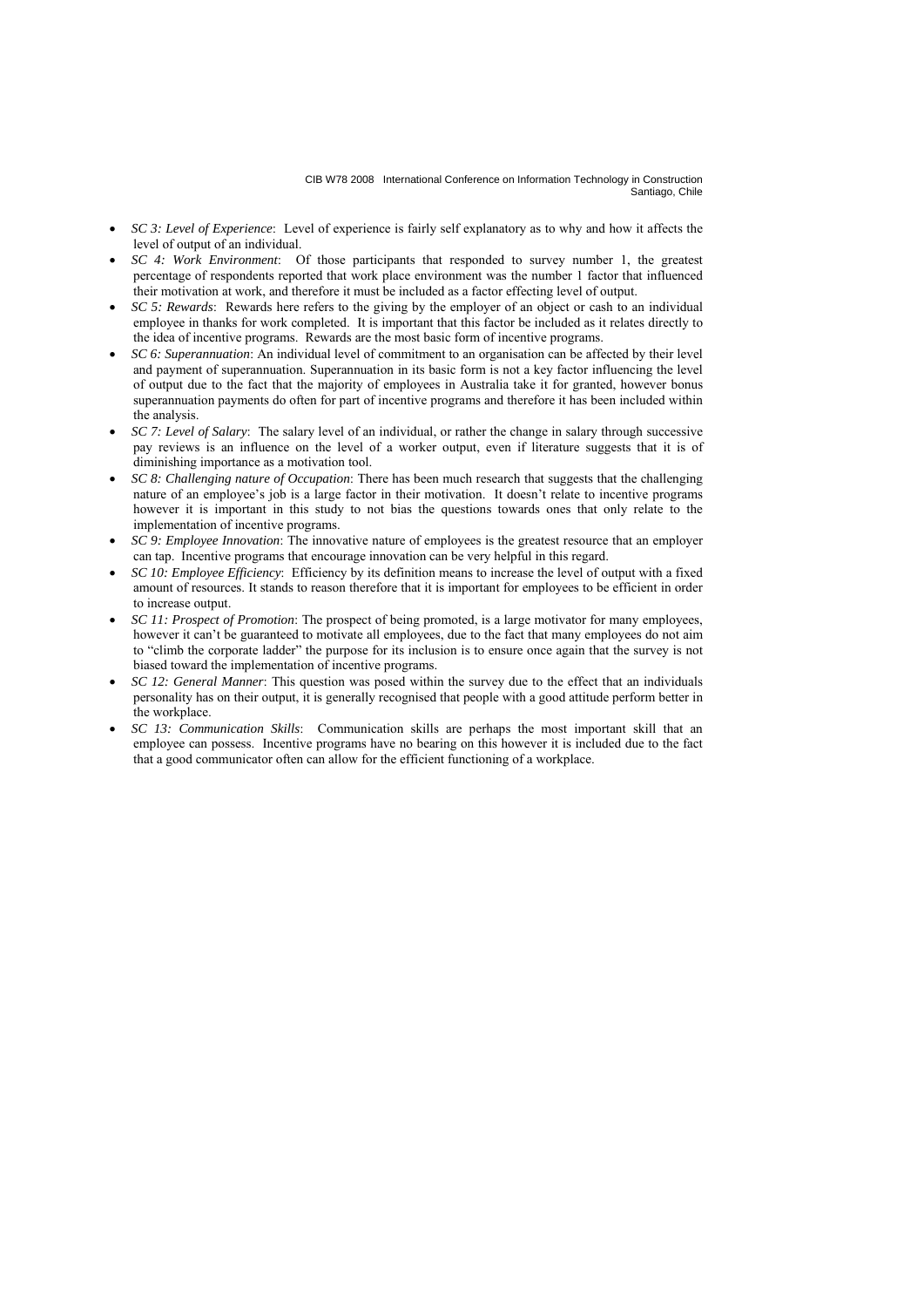| Edit<br>File                                         | View<br>Insert                                                                                                                                                                                                                                                                                                                                                   | Format<br>Tools                 | Data                    | Window           | Adobe PDF<br>Help               |             | Type a question for help |             |       | Ð |
|------------------------------------------------------|------------------------------------------------------------------------------------------------------------------------------------------------------------------------------------------------------------------------------------------------------------------------------------------------------------------------------------------------------------------|---------------------------------|-------------------------|------------------|---------------------------------|-------------|--------------------------|-------------|-------|---|
| 8                                                    | $\begin{array}{l} \hbox{H @A }\\ \hbox{H @B }\\ \hbox{H @C \\ \hbox{H @C \\ \hbox{H @C \\ \hbox{H @C \\ \hbox{H @C \\ \hbox{H @C \\ \hbox{H @C \\ \hbox{H @C \\ \hbox{H @C \\ \hbox{H @C \\ \hbox{H @C \\ \hbox{H @C \\ \hbox{H @C \\ \hbox{H @C \\ \hbox{H @C \\ \hbox{H @C \\ \hbox{H @C \\ \hbox{H @C \\ \hbox{H @C \\ \hbox{H @C \\ \hbox{H @C \\ \hbox{H @$ |                                 |                         |                  |                                 |             |                          | $\bullet$ 0 |       |   |
| R20                                                  |                                                                                                                                                                                                                                                                                                                                                                  | $f_{\star}$ = P20/(P20+P21)     |                         |                  |                                 |             |                          |             |       |   |
| A                                                    | B                                                                                                                                                                                                                                                                                                                                                                | C                               | D                       | м                | N                               | $\Omega$    | P                        | Q           | R     |   |
| Criteria vs Subcriteria<br>3<br>$\ddot{\phantom{1}}$ |                                                                                                                                                                                                                                                                                                                                                                  |                                 |                         |                  |                                 |             |                          |             |       |   |
| Commitment Motivation                                |                                                                                                                                                                                                                                                                                                                                                                  |                                 | Skill                   |                  |                                 |             |                          |             |       |   |
| 5<br>Training                                        |                                                                                                                                                                                                                                                                                                                                                                  | 1.00<br>1.00                    | 9.00                    |                  | 0.511508951                     | 2.350383632 |                          |             |       |   |
| Hours of Work<br>g.                                  | 7.00                                                                                                                                                                                                                                                                                                                                                             | 3.00                            | 1.00                    |                  | 0.319693095                     | 4.708439898 |                          |             |       |   |
| $\overline{7}$<br>Experience                         |                                                                                                                                                                                                                                                                                                                                                                  | 1.00<br>1.00                    | 9.00                    |                  | 0.168797954                     | 2.350383632 |                          |             |       |   |
| s.<br>5.00<br><b>Work Environment</b>                |                                                                                                                                                                                                                                                                                                                                                                  | 7.00                            | 1.00                    |                  |                                 | 4.964194373 |                          |             |       |   |
| $\mathbf{S}$<br><b>Rewards</b><br>3.00               |                                                                                                                                                                                                                                                                                                                                                                  | 7.00<br>3.00                    | 1.00                    |                  |                                 | 3.941176471 |                          |             |       |   |
| 10 <sub>10</sub><br>Superannuation                   | 8.00                                                                                                                                                                                                                                                                                                                                                             |                                 | 1.00                    |                  |                                 | 5.219948849 |                          |             |       |   |
| 11<br>Salary                                         |                                                                                                                                                                                                                                                                                                                                                                  | 5.00<br>4.00                    | 4.00                    |                  |                                 | 4.511508951 |                          |             |       |   |
| 12<br>Challenging Job                                | 6.00                                                                                                                                                                                                                                                                                                                                                             | 6.00                            | 1.00                    |                  |                                 | 5.15601023  |                          |             |       |   |
| 13<br>Innovation                                     | 4.00                                                                                                                                                                                                                                                                                                                                                             | 3.00                            | 5.00                    |                  |                                 | 3.849104859 |                          |             |       |   |
| 14<br>Efficiency                                     | 4.00                                                                                                                                                                                                                                                                                                                                                             | 5.00                            | 3.00                    |                  |                                 | 4.150895141 |                          |             |       |   |
| 15<br>Promotion                                      | 1.00                                                                                                                                                                                                                                                                                                                                                             | 8.00                            | 2.00                    |                  |                                 | 3.406649616 |                          |             |       |   |
| 16<br>Manner                                         | 6.00                                                                                                                                                                                                                                                                                                                                                             | 5.00                            | 2.00                    |                  |                                 | 5.00511509  |                          |             |       |   |
| 17<br>Communication                                  | 1.00                                                                                                                                                                                                                                                                                                                                                             | 1.00                            | 9.00                    |                  |                                 | 2.350383632 |                          |             |       |   |
| 18 <sup>2</sup>                                      |                                                                                                                                                                                                                                                                                                                                                                  |                                 |                         |                  |                                 |             |                          |             |       |   |
| 19                                                   | <b>Training</b>                                                                                                                                                                                                                                                                                                                                                  | <b>Hours of Vort Experience</b> |                         | <b>Manner</b>    | <b>Communication</b>            |             |                          |             |       |   |
| 20 <sub>2</sub><br><b>Incentive Program</b>          | 1.00                                                                                                                                                                                                                                                                                                                                                             | 9.00                            | 1.00                    | 2.00             | 3.00                            |             | 231.514                  |             | 62.3. |   |
| 21<br><b>No Incentive Progra</b>                     | 5.00                                                                                                                                                                                                                                                                                                                                                             | 1.00                            | 5.00                    | 5.00             | 3.00                            |             | 140.284                  |             | 37.7% |   |
| 22                                                   |                                                                                                                                                                                                                                                                                                                                                                  |                                 |                         |                  |                                 |             |                          |             |       |   |
| 23                                                   |                                                                                                                                                                                                                                                                                                                                                                  |                                 |                         |                  |                                 |             |                          |             |       |   |
| 24                                                   |                                                                                                                                                                                                                                                                                                                                                                  |                                 |                         |                  |                                 |             |                          |             |       |   |
| 25<br><b>Priority Matrix</b><br>26                   |                                                                                                                                                                                                                                                                                                                                                                  |                                 |                         |                  |                                 |             |                          |             |       |   |
| 27<br>3 Criteria                                     |                                                                                                                                                                                                                                                                                                                                                                  |                                 |                         |                  |                                 |             |                          |             |       |   |
| 28                                                   |                                                                                                                                                                                                                                                                                                                                                                  | Commitment   Motivation         | Skill                   |                  | Priority Vectors   Weighted Sum |             | Eigenvalue               |             |       |   |
| 29<br>Commitment                                     | 1.00                                                                                                                                                                                                                                                                                                                                                             | 1.60                            | 3.00                    |                  | 0.514449089                     | 1,543875535 | 3.001027                 |             |       |   |
| 30<br>Motivation                                     | 0.63                                                                                                                                                                                                                                                                                                                                                             | 1.00                            | 1.60                    |                  | 0.305161633                     | 0.915315158 | 2.999444                 |             |       |   |
| 31<br>Skill                                          | 0.33                                                                                                                                                                                                                                                                                                                                                             | 0.63                            | 1.00                    |                  | 0.180389277                     | 0.540883498 | 2.998424                 |             |       |   |
| 32<br>Sum                                            | 1.96                                                                                                                                                                                                                                                                                                                                                             | 3.23                            | 5.60                    | Sum              | 1                               |             | 2.99963 Average          |             |       |   |
| 33                                                   |                                                                                                                                                                                                                                                                                                                                                                  |                                 |                         |                  |                                 |             |                          |             |       |   |
| 34<br>CI-consistancy Index                           |                                                                                                                                                                                                                                                                                                                                                                  |                                 | $0.00$ < RI= $0.58$     |                  |                                 |             |                          |             |       |   |
| CI-consistancy Ratio<br>35                           |                                                                                                                                                                                                                                                                                                                                                                  |                                 | $0.00 \times 10 \times$ |                  |                                 |             |                          |             |       |   |
| н<br>$\blacktriangleleft$                            | $\blacktriangleright$ Sheet1 / Sheet2 / Chart1 / Chart2   1                                                                                                                                                                                                                                                                                                      |                                 | $\mathbf{F}$            | $\left  \right $ |                                 |             |                          |             |       |   |

Figure 3: Priority matrices using AHP calculations

# **8. TECHNICAL SOLUTIONS AND THE OPTIMUM SOLUTION**

AHP calculations were computed using the survey responses on relative importance of project attributes and performed using Microsoft Excel as a dry run in developing the overall framework (Figure 3). The sequence of calculations involves the analysis of the three criteria, followed by the analysis of the sub-criteria, which leads to ascertaining the appropriateness of the technical solutions in reference to the optimum solution.

Technical solutions, as contained within AHP analysis, are in place as a means of determining the most preferable method of achieving the optimum solution. The technical solutions are indirectly related to the sub criteria to which it is tested. In this study the author seeks to prove whether or not incentive programs increased worker output as against not implementing such a system. Therefore the two technical solutions tested were: "*to implement an incentive program*", or "*not too*" as shown in Figure 2. This study proposes that the use of incentive programs helps achieving the optimum solution by "*increasing the output and work productivity of employees in the construction industry*".

# **9. ANALYSIS AND RESULTS**

The literature review undertaken in this study revealed the fact that incentive programs have achieved significant improvements in employee productivity. It was indicated however that incentive programs were not widespread within the construction industry. This research aimed at determining whether or not the implementation of incentive programs within the construction industry would be a wise decision for management.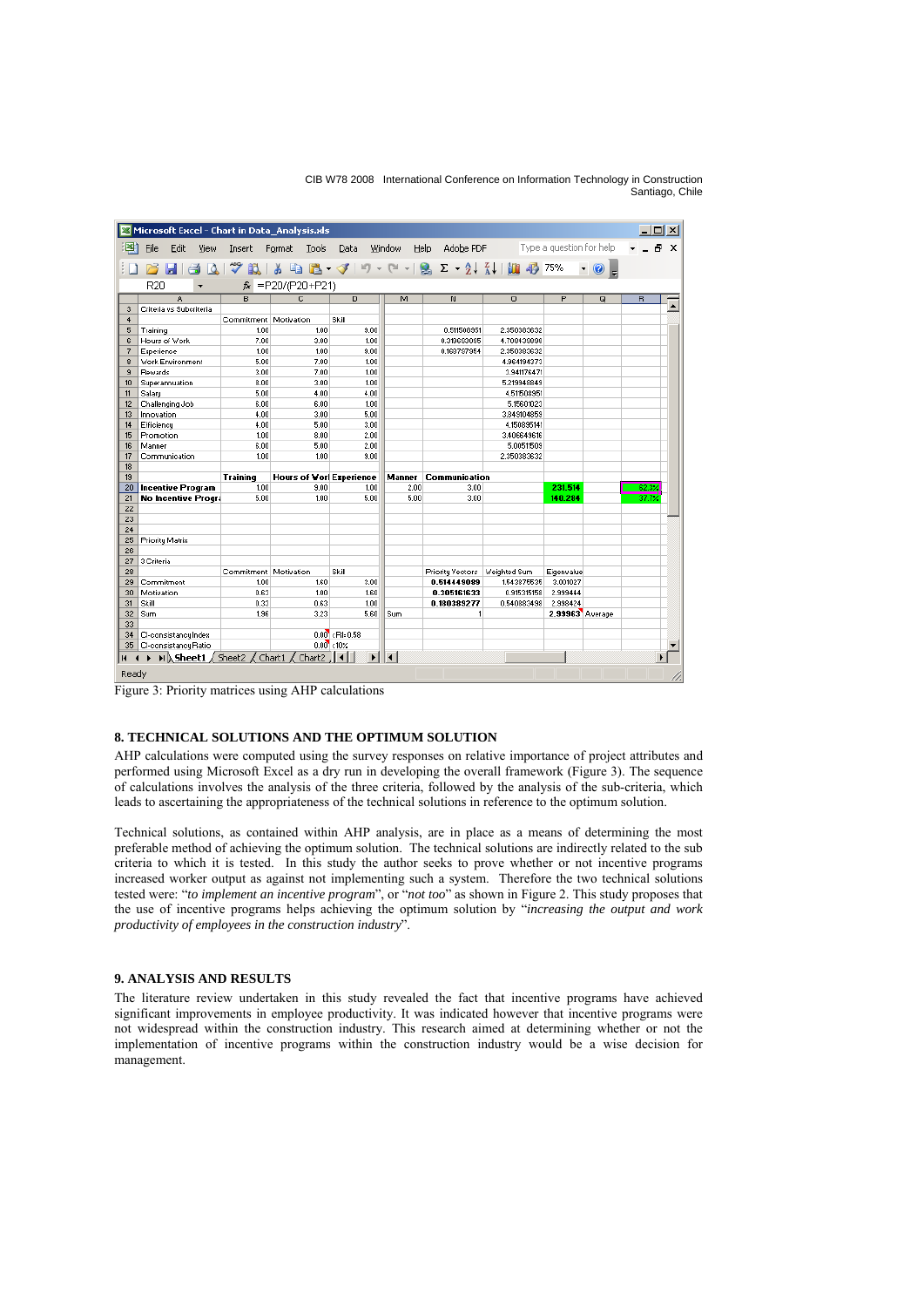It is a general perception of the public that flashy names or badges do not affect construction workers. However close to half of the recipients noted that it was important for their employer to have a high profile. This result may have been slightly biased due to the fact that the majority of the construction workers surveyed worked for large companies. The question begs 'what does such a response have to do with incentive programs?' The answer is that feelings associated with pride are one of the key factors in employee motivation, if an employee feels that his/her work may affect their employer in a major way then studies have found that their work will be of a higher standard.

Other interesting results included the fact that many construction workers responded that they were demotivated when they worked under the influence of management pressure, suggesting that common industry practices of 'stand over' tactics should not only cease due to legal reasons, but also because it was in the best interests of the employer that such practices ceased. Only eight percent of respondents were against workplace recognition. In an industry dominated by males, and a very 'macho' workplace, it is unexpected that almost all respondents wanted to be recognised and thanked for their contribution. This result is very interesting due to the fact that it opens the door for all kinds of recognition based incentive programs.

The most significant results came from this research are the influence of incentive programs on workers motivation. Over eighty percent of respondents said that being part of an incentive program was important to them, and that if subject to incentive payments over ninety percent of respondents said that their work productivity would increase. Two of the most expected responses came however in regards to respondents feeling about their current contract and what type of incentive reward they would be most happy with. The majority of respondents said they were unhappy with their current contract and that they would most prefer cash as the form of incentive bonus. These findings were also validated from the factor analysis.

In order to understand the significance of the results derived from the AHP analysis, one must understand the criteria on which the analysis was based. The literature revealed that the level of output of an employee was directly related to three board criteria being an employee's level of *Skill*, *Motivation* and *Commitment*. With these factors in mind the author sorts the opinion of employers as to how to rank these criteria. The consensus of employers was that the three criteria were of differing levels of importance, from the most important to least important; *Commitment*, *Motivation* and then *Skill*. This fact is very important in the analysis of this study as incentive programs are much more likely to affect an employee's level of commitment and motivation then their level of skill.

The result of the AHP analysis was very conclusive as to whether or not incentive programs would increase the level of output of workers. Technical solution number 1 - *Implement incentive programs* came out at a weight vector of *0.62* versus technical solution number 2 - *do not implement an incentive program* with a weight vector of **0.38**. It is worthwhile to mention that in the AHP calculation, all the judgment matrices were iterated to their consistency ratio was less than 10%. The consistency ratio based on the maximum eigenvalue was calculated using following formula

$$
CI = \frac{(\alpha - n)}{(n-1)},
$$

where,  $\alpha$  is the maximum eigenvalue and 'n' is the size of judgment matrix.

 $CR = CI / RI$  (less than 0.1 for consistent matrix) where,  $RI =$  Random index is based on the mean CI value of random matrices

# **10. CONCLUSION**

Employee output is the single greatest driver behind business success. The labour intense nature of the construction industry most certainly then relies very heavily on its workforce to remain competitive and profitable. This study has proven that it is possible for employers to determine what factors will influence employee motivation and thus increase employee output contributing to overall project success. The questionnaire survey on an extensive project attributes influencing workers performance in project has revealed the important success and failure attributes. The preliminary study has concluded that the conductive